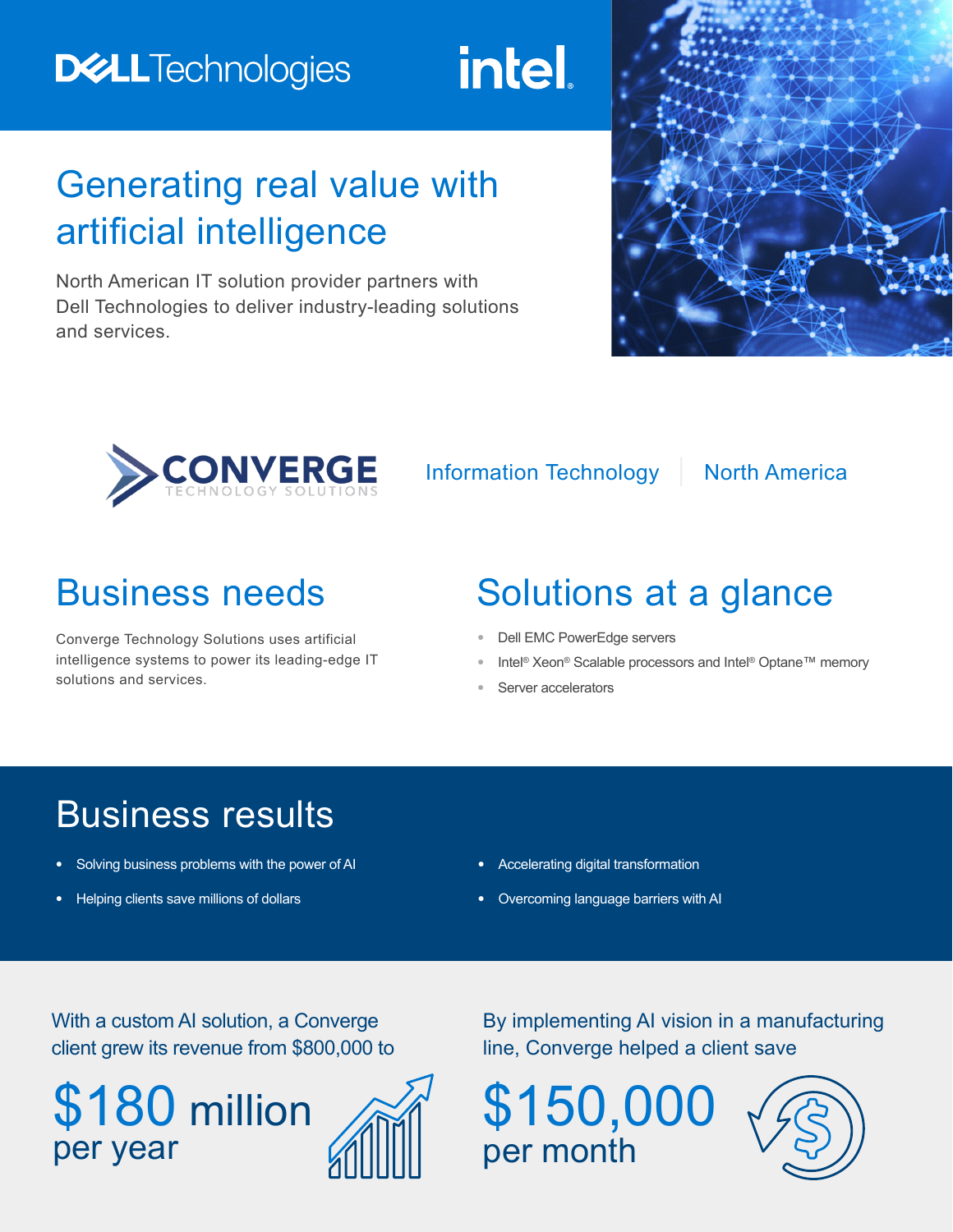#### High tech with a high touch

Converge Technology Solutions Corp. is a North American hybrid IT solution provider focused on delivering industry-leading solutions and services. Converge's regional sales and services organizations deliver advanced analytics, cloud, cybersecurity and managed services offerings to clients across various industries.

The Toronto-based company supports its solutions with talent expertise and digital infrastructure offerings from Dell Technologies and other IT vendors. This multi-faceted approach enables Converge to address the unique business and technology requirements for its clients in the public and private sectors. The company strives to be a trusted partner who brings together world-class solutions and services to help reduce costs, increase efficiency and create competitive advantages.

In a sign of the company's rising stature, CRN ranked Converge within the Top 50 on its 2020 Solution Provider 500 list, which recognizes the top-performing technology integrators, strategic service providers and IT consultants in North America.

#### Delivering the power of advanced analytics

The Converge portfolio of offerings includes advanced analytics solutions and services that help the firm's clients use data, machine learning techniques and artificial intelligence to solve business problems. These efforts are spearheaded by Jonathan D. Gough, Ph.D., lead data scientist for Converge and head of the company's AI and machine learning division.

"We are consultants with a capital C," Gough says. "We spend a lot of time working with the client trying to understand the problem they're trying to solve, and then building the solution to solve that problem. We could have built an out-of-the-box product and said, Here, buy our product. It will work for you. That's not how we work. We live and breathe the challenges our clients face and the business domain they exist in, and then we build a solution that fits in that niche."

This was the case when Converge worked with a relatively small media-buying company that purchases advertising time from the local affiliates of major networks on behalf of its customers. Unlike the big players in the industry that make national buys from the big media outlets, the Converge client places ads directly on local stations to allow its customers to create national campaigns at a scale and price that meets their budgets.

This hybrid media-buying model comes with some unique challenges. There are 208 different locales where there are network affiliates the company works with. So instead of going to one place to make the buy, the company might have to go to 100 or 150 places and make buying decisions related to tens of thousands of available television spots.

"The challenge we help solve is how to figure out the right way to buy the right ads across an inventory that has more than 40,000 specific spots," Gough says. "To do that, you can make different business rules to ensure you have ads equivalent across the entire country, or 85 percent of the country, across an average that meets all the major networks and is also cost efficient."

#### **A growing enterprise**

Converge Technology Solutions Corp. is a parent company to more than a dozen sister companies. Collectively, Converge is made up of a portfolio of established and successful IT solution companies across North America with proven expertise in infrastructure solutions.

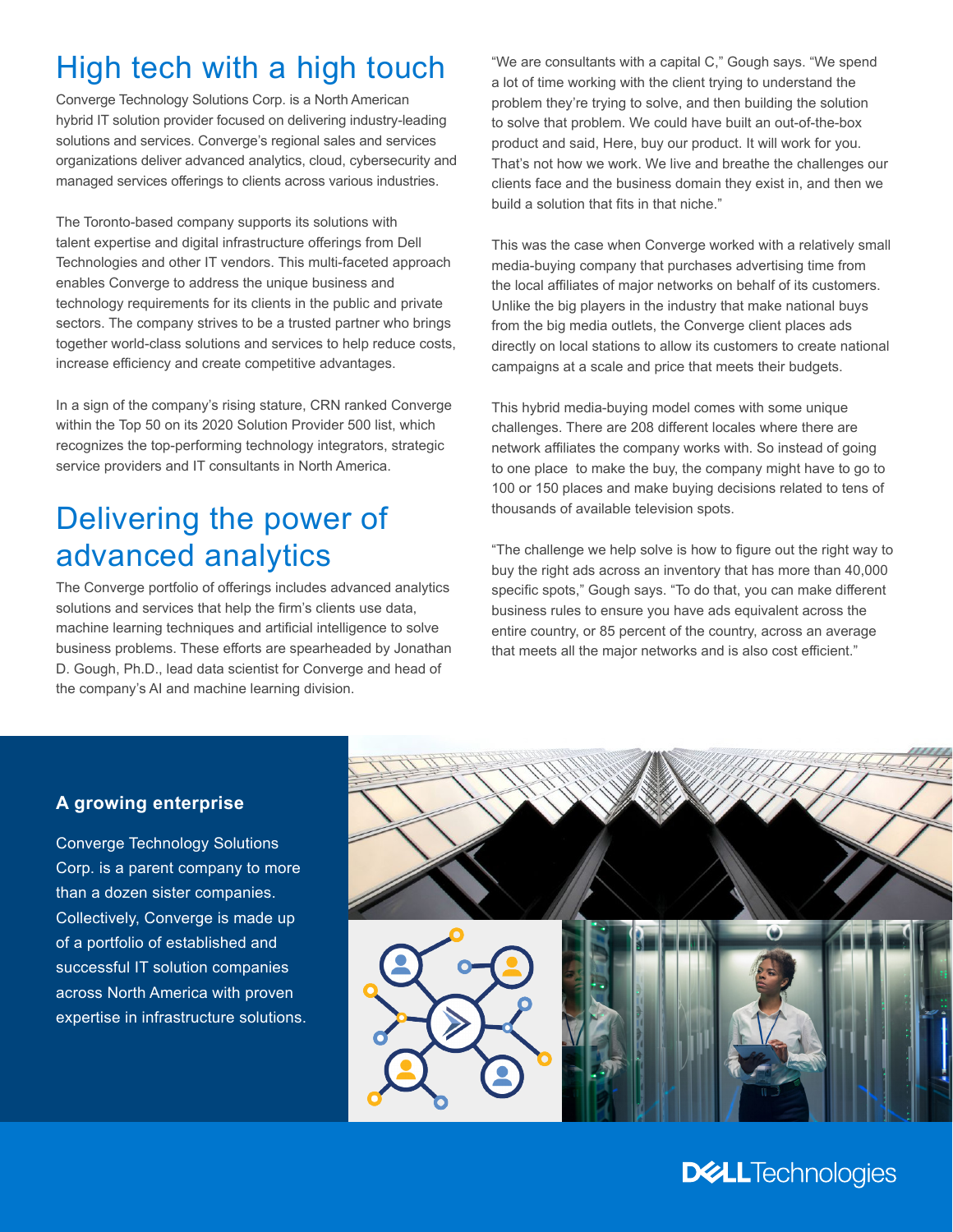To address this challenge, Gough and his team developed an AI-driven platform that makes real-time predictions on who is going to be watching TV, when they are going to be watching and what shows they are going to be watching. Prior to working with Converge, the media-buying company tried to figure all of this out using spreadsheets and manual processes.

For this effort, Gough and his team developed a model that standardizes the names of programs, which are often expressed in different ways by different stations, and considers a wide range of variables on each locality, from rural and urban characteristics to demographics and political learnings. While enabling smarter media buys, this model also streamlines the process gathering data from multiple companies that measure ratings and reporting on the results of campaigns.

#### Amazing results

Converge's clients have achieved some amazing results with their AI solutions. The company's media-buying client, for example, used its AI platform to grow its business by orders of magnitude.

"When they came to us, they could run two to four campaigns per quarter," Gough says. "They were doing \$800,000 in business a year. Last year, they did over \$180 million in business, all because of the platform we built for them. It does all the work they used to do in spreadsheets by hand, automagically. They used to go through every single line estimating predictions for every line of inventory. And now we can do that in real time at scale."

Even better, the media-buying company achieved that dramatic growth without adding new employees — they continue to operate with a team of just eight people.

"We just added technology to help them do their jobs better, so they could focus on things that really matter," Gough says.

In another AI success, Converge helped a manufacturer slash its costs stemming from defective parts. In this project, Converge developed a solution that uses computer vision to detect faulty materials in the manufacturing process.

"By implementing AI vision at the front of the line, and all along the line, we were able to save them \$150,000 a month," Gough says. "Before implementing this solution, they would have a whole set of faulty parts that would ruin an entire batch of their product, creating scrap metal. And they wouldn't find out until everything had already been put together. Simply by doing visual inspections, they saved a lot of money."

In yet another AI success, Converge helped an international developmental bank create AI-driven search solutions that enable employees to find staff resources and access knowledge from across the organization in a matter of seconds. These solutions incorporate natural language processing (NLP) capabilities to overcome the communication barriers in an organization that has 29 locations across the Americas and uses four different languages.

"These NLP search solutions helped the bank save more than \$5 million a year in wasted time — by enabling employees to easily find the people and the information they need, and by speaking the language that they use for their business."

### The supporting technology

It takes a lot of computational power to train and run AI models, and this is where Dell Technologies enters the picture. Converge works with Dell, among other IT partners, to find the right infrastructure to power its tailor-made AI solutions.

With its media-buying client, for example, Converge worked with Dell to deploy an on-premises high performance computing environment that includes leading-edge Intel-based servers with GPU accelerators. Products in this cluster include:

- **•** Dell EMC DSS 8440 server with Intel Xeon Scalable processors and up to 16 GPUs
- **•** Dell EMC PowerEdge MX7000 modular chassis
- **•** Dell EMC PowerEdge R840 server with Intel Xeon Scalable processors and Intel Optane memory
- **•** Dell EMC PowerEdge R740 server with Intel Xeon Scalable processors

Converge has used similar configurations for its solutions for AI vision and natural language processing/natural language understanding.